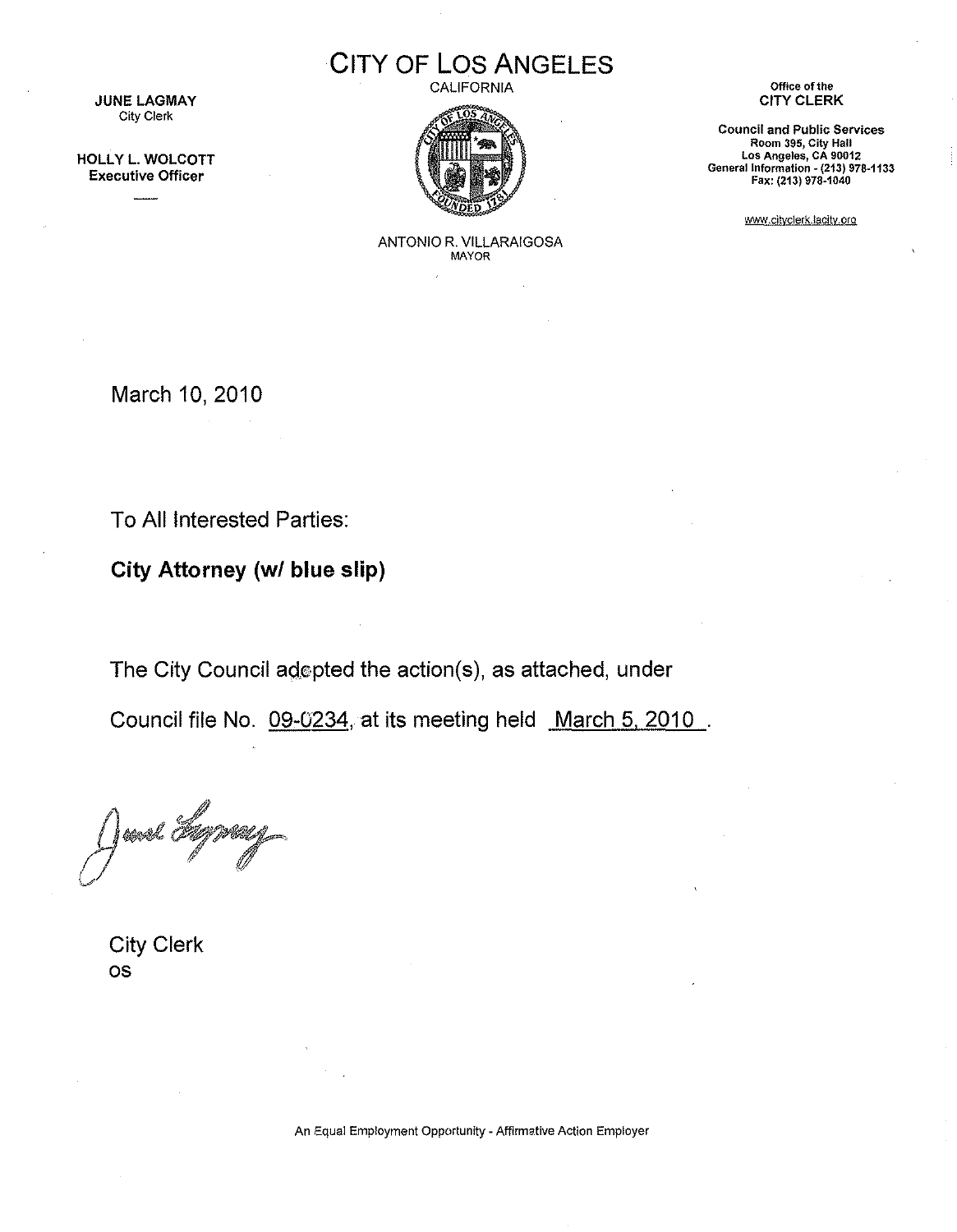## TO THE COUNCIL OF THE CITY OF LOS ANGELES

## Your JOBS AND BUSINESS DEVELOPMENT COMMITTEE

#### reports as follows:

JOBS AND BUSINESS DEVELOPMENT COMMITTEE REPORT relative to the potential divestiture of all deposits in banking and other financial institutions that fail to cooperate with foreclosure prevention efforts.

Recommendations for Council action:

- 1. REQUEST the City Attorney to PREPARE and PRESENT an Ordinance within 45 days, summarized below and detailed in the December 14, 2009 Chief Legislative Analyst (CLA) report as attached to the Council File, to incorporate the following provisions into the City's Standard Provisions for City Contracts:
	- a. All banks and financial institutions that provide banking and financial services to the City shall be required to annually provide to the City Treasurer a statement of community reinvestment goals to include information on: the number, size and type of small business loans; home mortgages; home improvement loans; and community development loans and investments within the City of los Angeles, consistent with State law and in accordance with the requirements of the Community Reinvestment Act (12 CF Part 25) and with said Statements to also include the number and location of branches, ATM machines, loan production offices, and/or other service delivery systems.
	- b. The City Treasurer shall have the authority to restrict or terminate financial relationships with those institutions that fail to comply with these new reporting requirements, in a manner consistent with federal, state, and local laws.
	- c. All banks and financial institutions that provide banking and financial services to the City shall notify the City at least 90 days prior to closing any bank branches within the City of Los Angeles.
	- d. No contracts for financial or banking services shall be awarded to any bank or financial institution that has exhibited a pattern of discriminatory or other illegal credit practices, or has committed past criminal or civil violations that have resulted in significant harm to the City of Los Angeles' financial interests.
	- e. Financial Institutions reporting on home mortgage loans shall include summary information on:
		- i. The number and type of fixed-rate, 30 year loans.
		- ii. The number and type of loan modifications approved to prevent mortgage foreclosure, including the number of permanent modifications.
		- iii. Detailed information on the number of rate- and principal-reduction actions taken in modifications.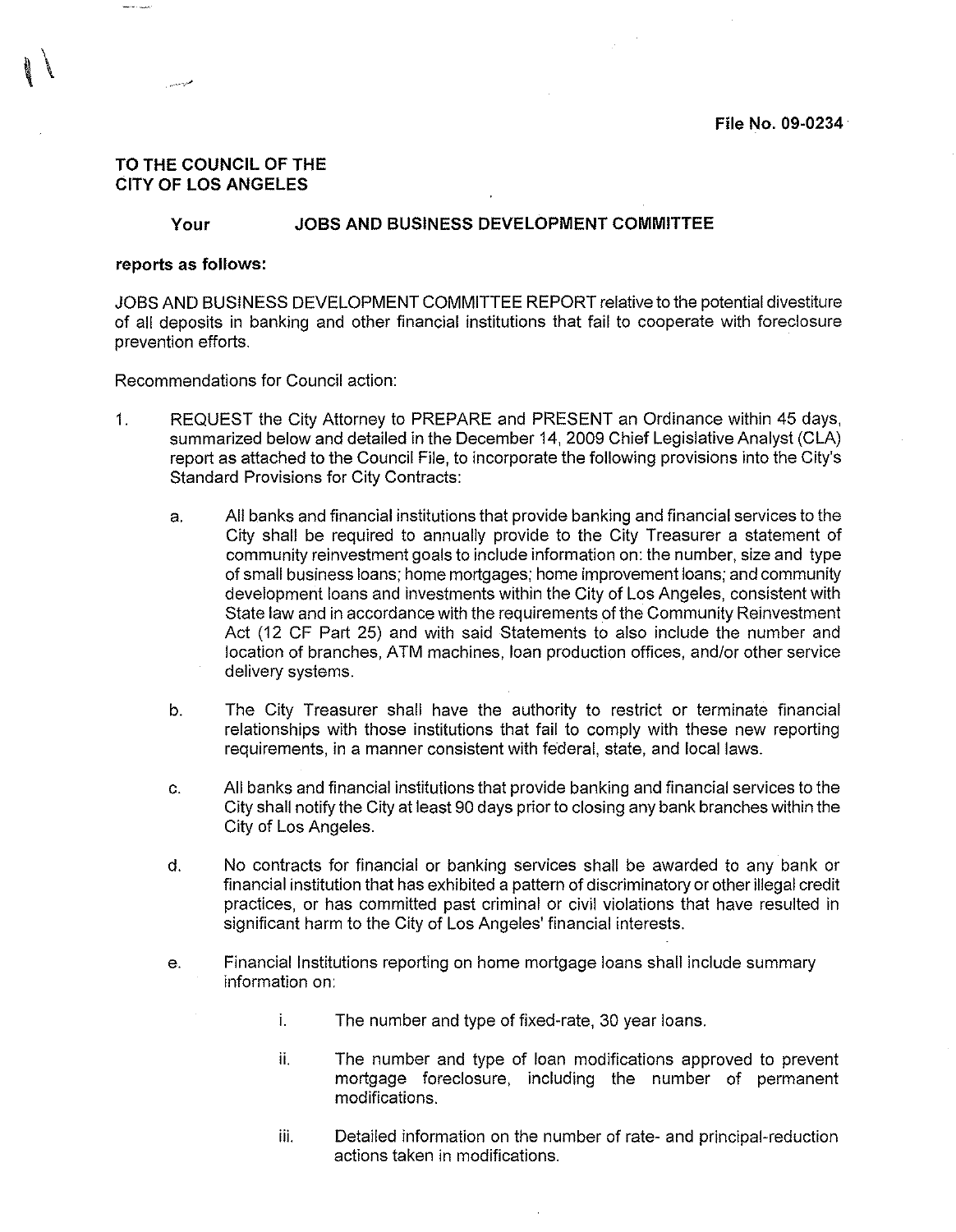- iv. Certification that the bank or financial institution allows unemployed borrowers to qualify for loan modifications based on unemployment insurance and forbearance for at least six months, and/or allows tenants to continue to rent the property until it is sold.
- 2. DIRECT the City Treasurer to include in the next Request for Proposals.lRequest for Qualifications (RFP/RFQ) for banking services a provision that would provide additional bid preference, consistent with current law, to those respondents that provide evidence of active community investment practices beyond traditional banking services.
- 3. REQUEST that the Board of Commissioners of the Los Angeles City Employees' Retirement System (LACERS), the Los Angeles Department of Water and Power (LADWP), the Police and Fire Pensions Board and the City Treasurer, establish an investment floor by committing that at least 25% of the City's portfolio will be invested in financial institutions that provide evidence of active community investment practices in businesses and residences within the City of Los Angeles, or that support socially responsible activities such as green technology, low/moderate income housing, and community redevelopment, to be achieved in a manner consistent with the fiduciary responsibilities established in federal, state, and local law.
- 4. DIRECT the CLA and City Administrative Officer (CAO) to establish a new set of standards for the City's banking relationships utilizing a "report card" methodology similar to that utilized by the City of Philadelphia, as detailed in City of Philadelphia Code Section 19-201, and to include elements as detailed in the report card submitted in Committee on February 23, 2010 by Council District 7 staff and attached to the Council File.
- 5. DIRECT the City Treasurer to establish a system of annual review for financial institutions to include a community reinvestment score for each financial institution; DIRECT the City Treasurer to publish said annual reviews and scores and present them to Council on an annual basis; DIRECT the Office of the Treasurer to rank order each financial institution in order of community responsibility with contracting preference in contracting to be given to financial institutions that perform in the top two deciles and potential divestiture for financial institutions at the bottom of the list; and AFFIRM that reporting relationships will favor banks that reinvest in, and are responsive to, the City of Los Angele.
- 6. INSTRUCT the CAO and City Treasurer to attempt to renegotiate current swap deals with relevant financial institutions and if they are unwilling to renegotiate, then those financial institutions should be excluded from any future business with the City of Los Angeles and further INSTRUCT the CAO and City Treasurer to review all swap deals and report back to Council in regard to the legal and financial implications prior to any exclusionary action being taken within 30 days.
- 7. REQUEST the pension systems for the LADWP, Los Angeles Police Department, Los Angeles Fire Department, and LACERS to develop the same sort of analytical tools, as detailed above in Recommendation Nos. 2-5, for the review of financial institutions.

Fiscal Impact Statement: Neither the CAO nor the CLA has completed a financial analysis of this report.

Community Impact Statement Submitted: None SUbmitted.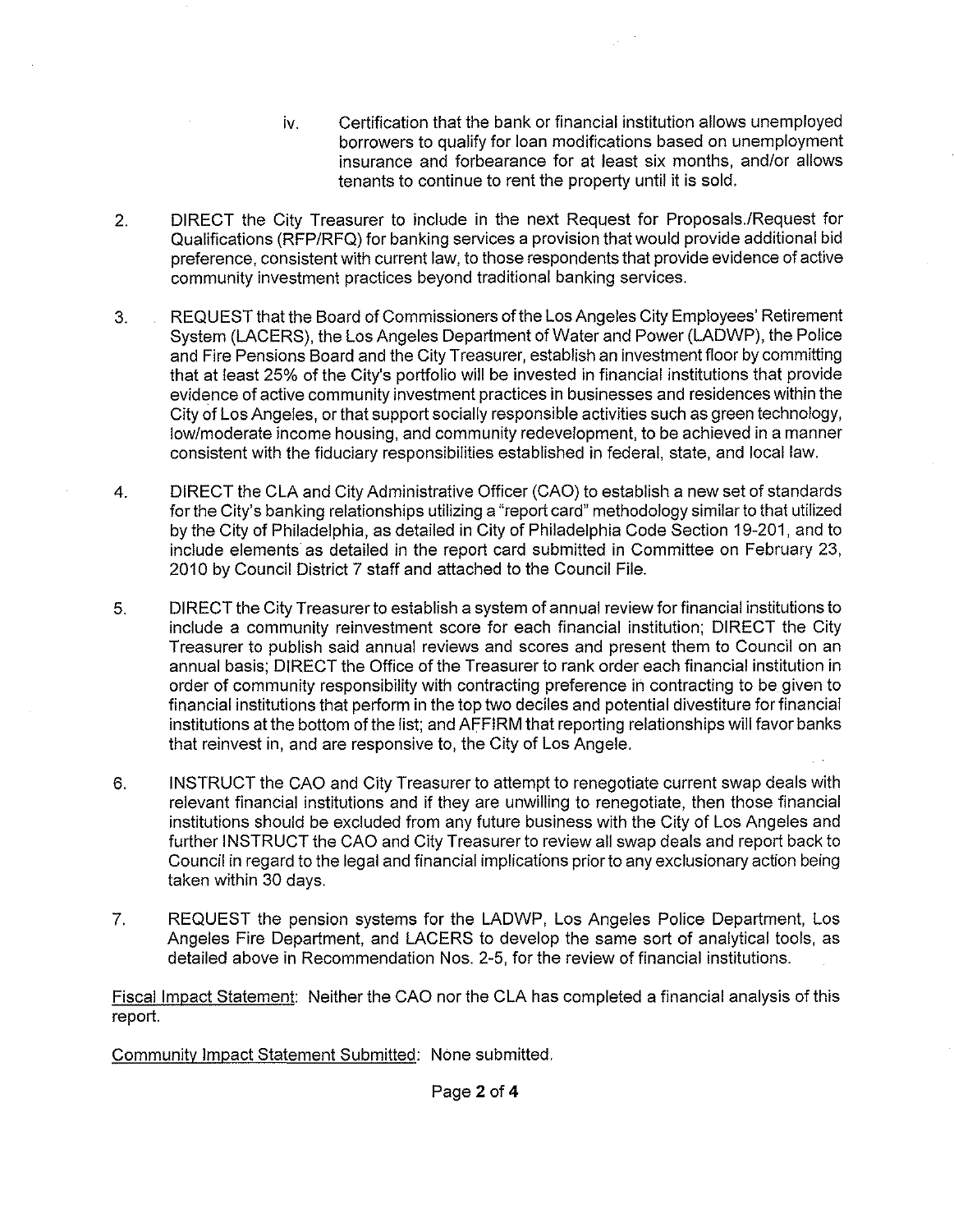## **SUMMARY**

On August 12, 2009, Council referred this matter to the Jobs and Business Development Committee. Subsequently, on September 8, 2009, your Committee considered a Motion (Alarc6n-Garcetti - Reyes - Hahn - Parks) relative to the potential divestiture of all deposits in banking and other financial institutions that fail to cooperate with foreclosure prevention efforts. According to the Motion, the perception that homeowners losing their homes due to foreclosures are only those with bad credit or of low income is no longer accurate. The crisis is affecting communities at all levels, but working class communities are the most severely affected, as they were often explicitly targeted and preyed upon by lenders and brokers offering unconventional loans and financing options.

As local, state, and federal govemments work on resolving the current foreclosure crisis, one of the key factors that must be addressed is the modification of loans that are "upside-down." These loans must be modified to the current market value of the home, not the original loan amount, so that homeowners facing foreclosure receive true relief from the burden of the loans they were unjustly pushed into by aggressive lenders and brokers. Currently, there is active pressure on financial institutions to modify loans for homeowners susceptible to foreclosure by reducing the principal to the current market value, Many financial institutions are not inclined to do this, particularly with no financial incentive.

Finally, the Motion calls for the following actions:

- a, Instructing the CAO and CLA to report within 30 days on the potential divestiture of all deposits in banking and other financial institutions that fail to cooperate with foreclosure prevention efforts that include temporary moratoriums on foreclosures, renegotiation of mortgage principles to reflect current values, and good faith negotiations with mortgages.
- b. Encouraging a similar divestiture by the City's partner retirement programs Los Angeles City Employees' Retirement System, the Water and Power Employees' Retirement Program, Los Angeles Police Protective League and the United Firefighters of Los Angeles City,

After further consideration and having provided an opportunity for public comment, the Committee moved to continue this matter pending the submission of a report in response to the above Motion.

Subsequently, this matter was considered on October 13, 2009 and December 15, 2009 and in each instance, after consideration and having provided an opportunity for public comment, the Committee moved to continue this matter.

On February 23, 2010, the Committee Chair considered a December 14, 2009 CLA report in response to the above Motion. According to the CLA, on September 8, 2009, the author of the above Motion significantly broadened the intent of the proposed investment restrictions beyond divestment. Specifically, Committee instructed the CLA to develop a modified policy that encourages the use of the City's investment portfolio to spur local economic development, and to support responsible investment' of the City's assets in companies that uphold socially responsible practices that do not harm the public good, Additionally, the CLA was instructed not to focus on the issue of compliance/non-compliance with foreclosure prevention efforts; rather the CLA and CAO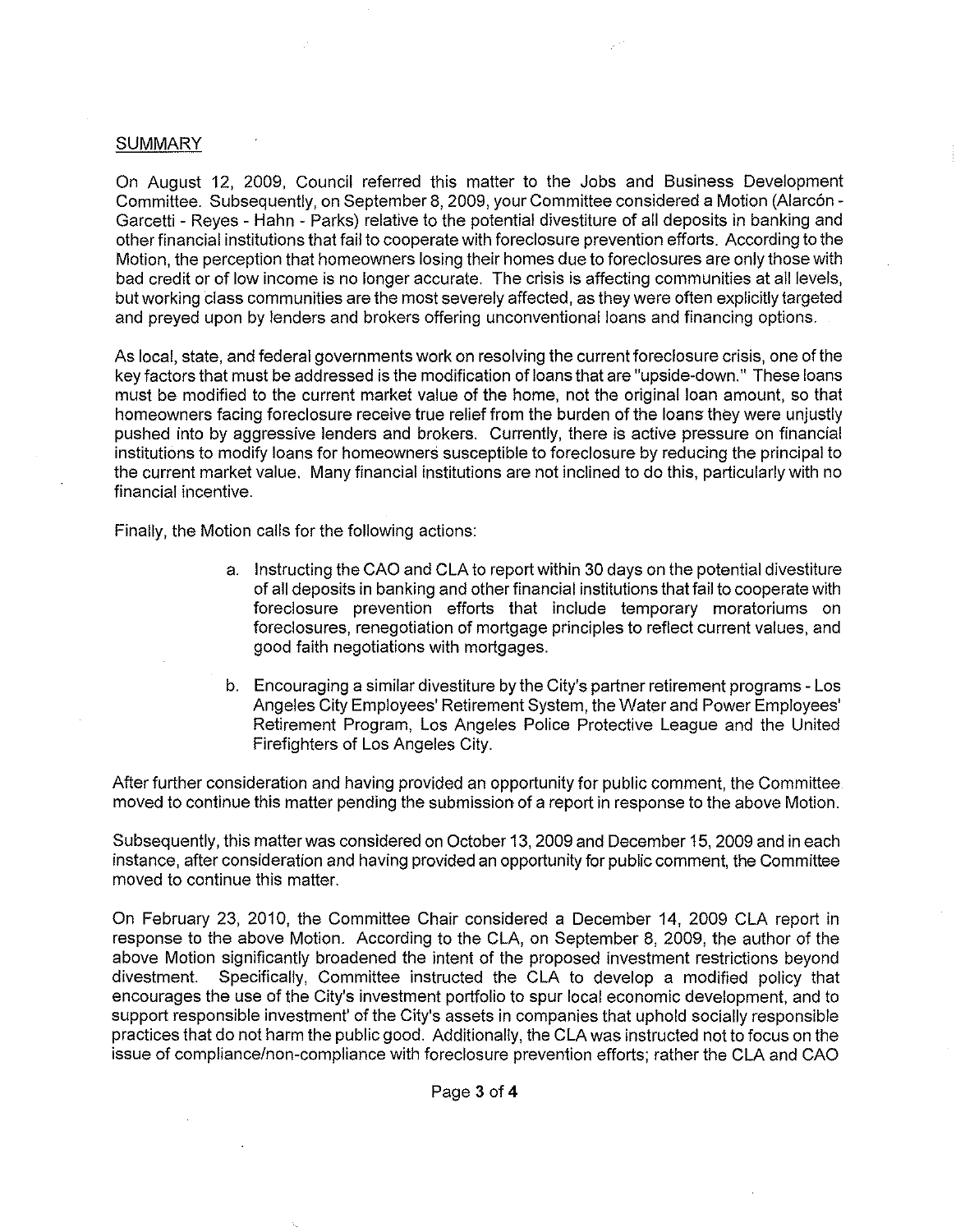were instructed to expand the analysis to begin creating a local version of the Federal "Community Reinvestment Act" by establishing a set of standards for both City deposits and, as appropriate, for the City's investment practices. Finally, those standards should encourage community lending and discourage investments in companies that do not adhere to socially responsible practices, including, but not limited to, failure to cooperate with foreclosure prevention efforts.

The CLA then that that the Federal Community Reinvestment Act (CRA) was enacted in 1977 and was designed to encourage financial institutions to improve lending and banking services across the local communities that they serve, and eliminate any forms of alleged "redlining" that discriminates in loans made to individuals and businesses from low and moderate-income neighborhoods. Under this program, all banks that receive FDIC insurance are evaluated by various Federal banking agencies to determine performance based on a variety of assessment factors (a detailed listing of these assessment factors are detailed in Attachment 1 of the December 14, 2009 CLA report and is attached to the Council File). Banks are rated pursuant to a five-tiered CRA rating system ranging from "Outstanding" to "Substantial Noncompliance."

However, the CLA noted that the CRA does not contain penalties for non-compliance, although CRA ratings are considered in the case of mergers or acquisitions involving financial institutions. Additionally, it has been proposed that a local version of the CRA evaluation program be developed for financial institutions that provide financial or investment services to the City. However, not only would this likely be an extensive undertaking at a time of severe financial and personnel constraints, the value of such an evaluation mechanism is unclear. For example, seven of the eleven financial institutions currently used by the City have "Outstanding" CRA ratings, including the two entities with the largest share of the City's deposits (Wachovia and Bank of America). Additionally, creating a similar system to measure local efforts of banks and financial institutions based on CRA-type criteria would likely duplicate much of the work already being done by the Federal government.

After further consideration and having provided an opportunity for public comment, the Committee moved to recommend adopting the recommendations as contained in the December 14, 2010 CLA report as amended and detailed above in Recommendation Nos. 1-7. This matter is now submitted to Council for its consideration.

Respectfully submitted,

JOBS AND BUSINESS DEVELOPMENT COMMITTEE

MEMBER ALARC6N: KREKORIAN: PARKS:

ARL *3/1/10* #090234 VOTE YES ABSENT YES

Benauf C. Jul



**- Not** Official **Until** Council Acts -

Page 4 of 4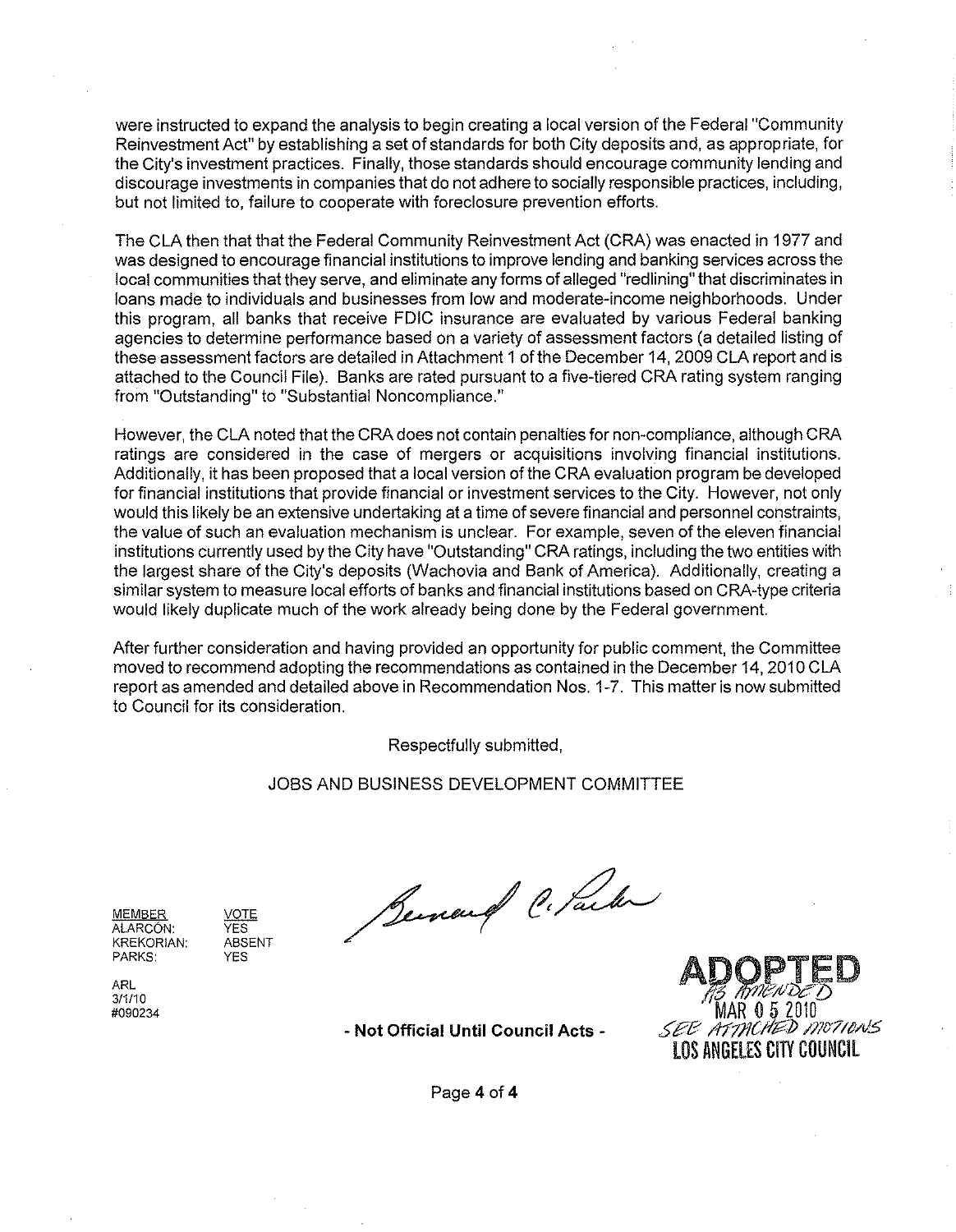# **VERBAL MOTION**

I HEREBY MOVE that the Council INSTRUCT the Treasurer to report back, with the appropriate maps, relative to the current banks established within the City.

PRESENTED BY \_

ED P. REYES Councilmember, 1st District

SECONDED BY

RICHARD ALARCON Councilmember, 7th District

March 5, 2010

CF 09-0234

 $\overline{a}$ ADOPTED MAR 0 5 2010 . *S?2? /hmCI7t.a> /J7o//i);)* LOS ANGELES CITY COUNCil

o:ldocslshlmotions 09 cfs\#09-0234mota.doc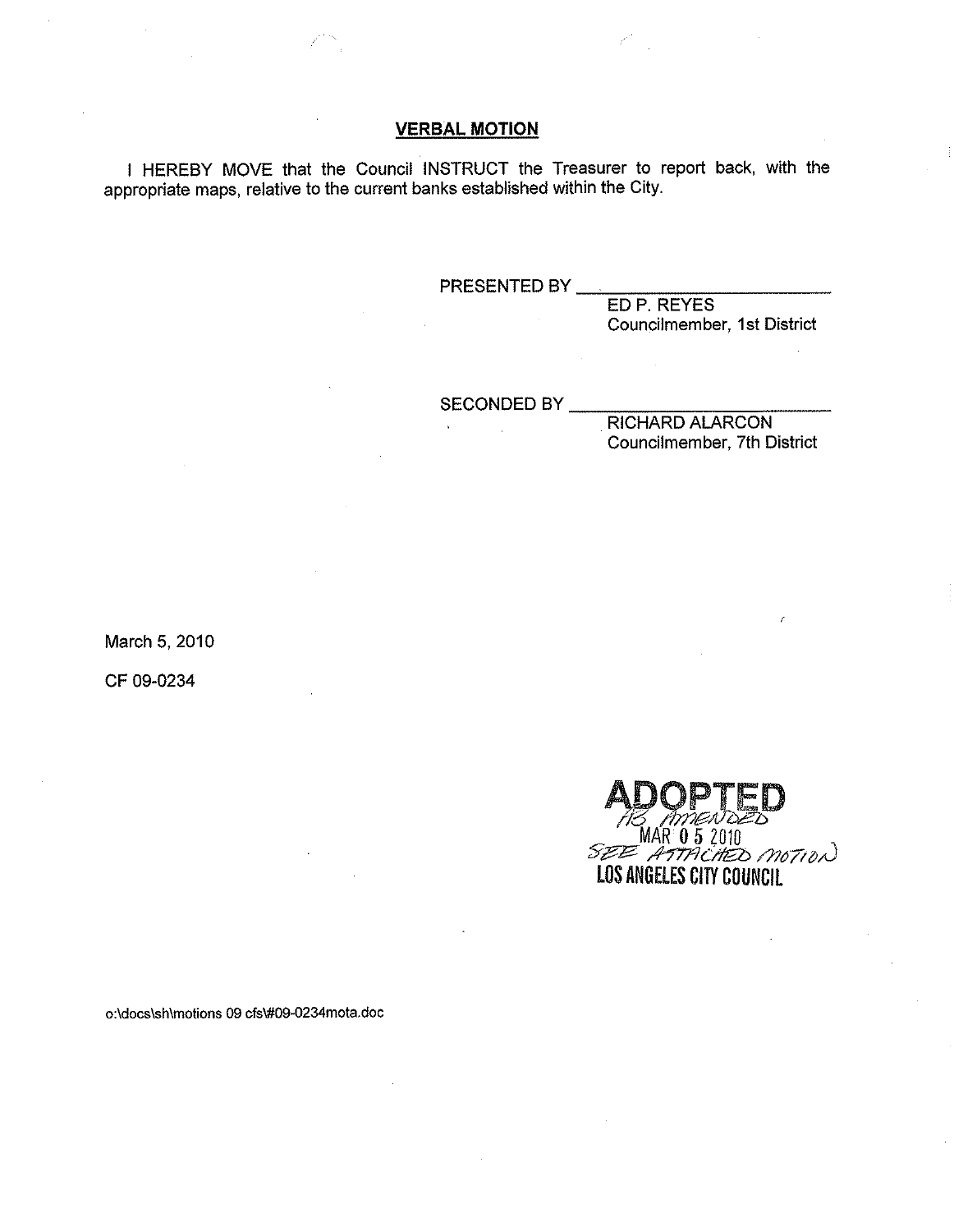# **VERBAL MOTION**

I HEREBY MOVE that the Council INSTRUCT the Chief Legislative Analyst, Treasurer, and City Attorney to collectively review all new information before preparing and presenting the associated ordinance to Council.

PRESENTED BY \_\_

BERNARD C. PARKS Councilmember, 8th District

SECONDED BY

RICHARD ALARCON Councilmember, 7th District

March 5, 2010

CF 09-0234

o:\docs\shlmotions 09 cfs\#09-0234motb.doc



MAR 052010 LOS ANGELES CITY COUNCIL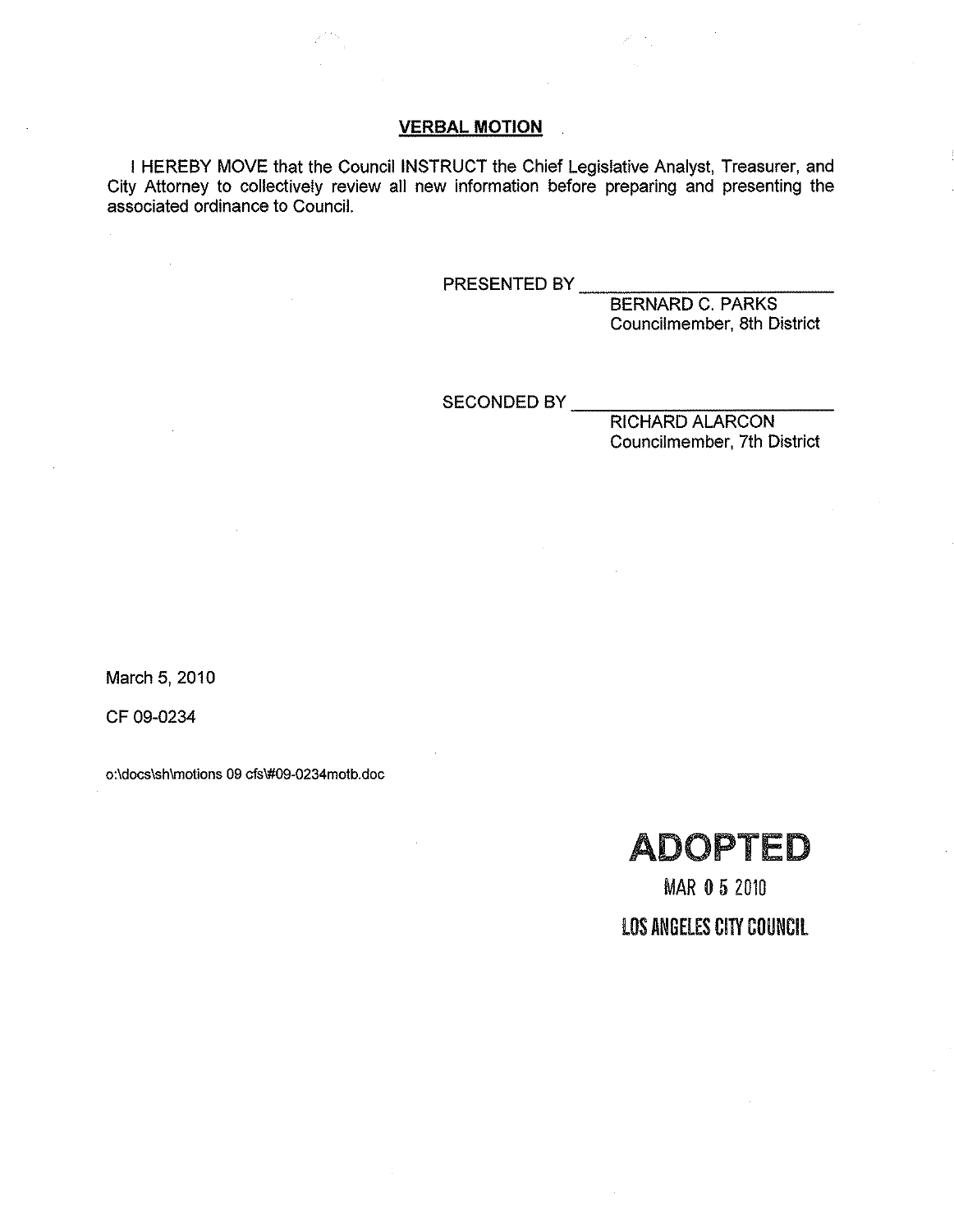#### AMENDING MOTION

I MOVE, that the JOBS AND BUSINESS DEVELOPMENT COMMITTEE REPORT relative to the potential divestiture of all deposits in banking and other financial institutions that fail to cooperate with foreclosure prevention efforts, Item 11 on today's Council Agenda (CF 09-0234) BE AMENDED as follows:

I. Move Recommendation #5 from the Committee Report into Recommendation #1, requesting the City Attorney to include the following direction in the Ordinance:

"The City Treasurer will establish a system of annual review for financial institutions to include a community reinvestment score for each financial institution; publish said annual reviews and scores and present them to Council on an annual basis; rank order each financial institution in order of community responsibility with contracting preference to be given to financial institutions that perform in the top two deciles and potential divestiture for financial institutions at the bottom of the list."

2. Include the following language to Recommendation #1, requesting the City Attorney to include the following direction in the Ordinance:

a. "Information submitted by banks and financial institutions pursuant to this section shall be reported by census tract and tabulated by the income status and race/ethnicity of borrower."

b. "The annual statement of community reinvestment goals will parallel the federal Community Reinvestment Act (CRA) evaluation matrix but will be focused on assessment area performance specifically within the City and County of Los Angeles. Financial institutions will submit information according to their classification in one of the following two evaluation categories:

i. A "local institution" is defined as a financial institution with 80%' or greater of its depository and lending operations within the United States Postal Zip Codes of the City and County of Los Angeles, California. The primary test for qualifying as a local institution will be the institutions listing of branch locations as reported in the most recent FDIC Summary of Deposits reference file. For institutions that fall into this "local institution" category, the June 30<sup>th</sup> FDIC Call Report or NCUA 5300 filing will serve as the basis of numerical analysis.

 $11.$  A "non-local institution" is defined as a financial institution with over 20% of its depository and lending operations outside the United States Postal Zip Codes of the City and County of Los